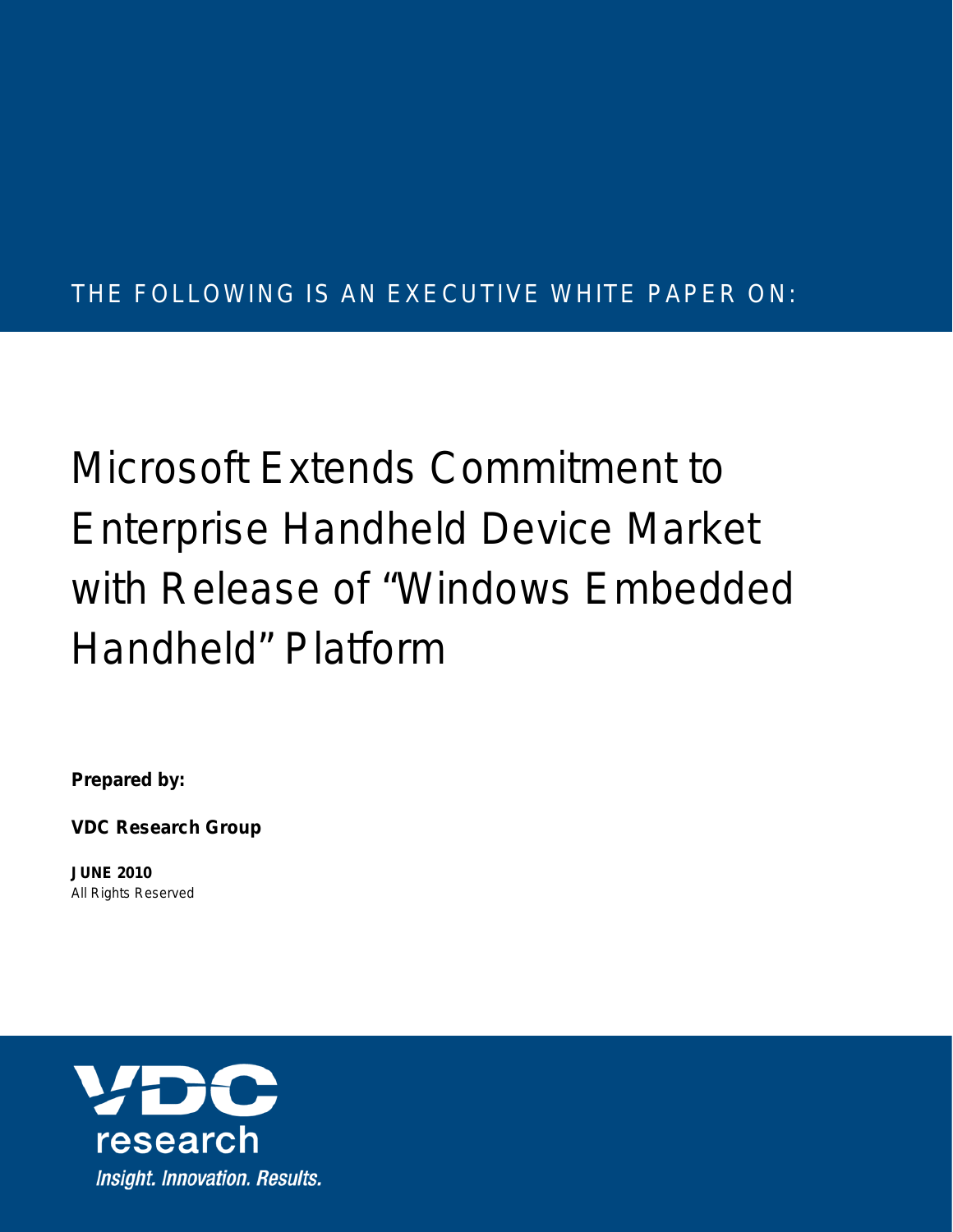Demand for handheld devices in the enterprise continues unabated as organizations look to equip their increasingly mobile workforce with the requisite tools to support real time decision making and transaction processing in distributed or remote environments. The applications supported are as varied as the device form factors, the organizations deploying them and the workers using them. As many of these solutions support mission critical applications, demand for enterprise class platforms to meet the stringent device management, security and support requirements of organizations and end users are equally critical.

The net result is that this combination of mission critical applications and the services that are required to enable and support them is placing significant pressure on the OS platforms running these mobile devices.

# APPLICATION SOPHISTICATION AND COMPLEXITY DRIVING NEXT GENERATION MOBILE PLATFORM REQUIREMENTS

The ability for mobile workers to access a variety of customer, asset and / or supply chain data repositories in real-time, while adhering to business rules and processes, transformed traditional means of conducting business. VDC's research has validated the ROI of these investments in

terms of tangible improvements in areas as diverse as overall worker productivity, real time decision making capability and supply chain efficiency.

Applications for enterprise handheld devices continue to expand and are only becoming more sophisticated. Perhaps the biggest shift is rooted in the transition from those designed to 'push' information out to mobile workers in support of a specific task, to applications designed to empower mobile workers to make more informed decisions in the field through seamless access to line of



**Exhibit 1: Enterprise Mobility Investment Benefits**

*Source: VDC Research, 2009 End User Survey*

business applications and the services they enable. These more sophisticated, next generation applications are placing greater demands on OS platforms across a variety of dimensions, including wireless communication support, user interface design and I/O functionality, to name a few. To meet these evolving requirements developers, end users and mobile device OEMs alike require a robust platform that not only supports development of these next generation, rich applications but also provides back-end continuity and true enterprise-class lifecycle support.

The net result is that this combination of mission critical applications and the services that are required to enable and support them is placing significant pressure on the OS platforms running these mobile devices.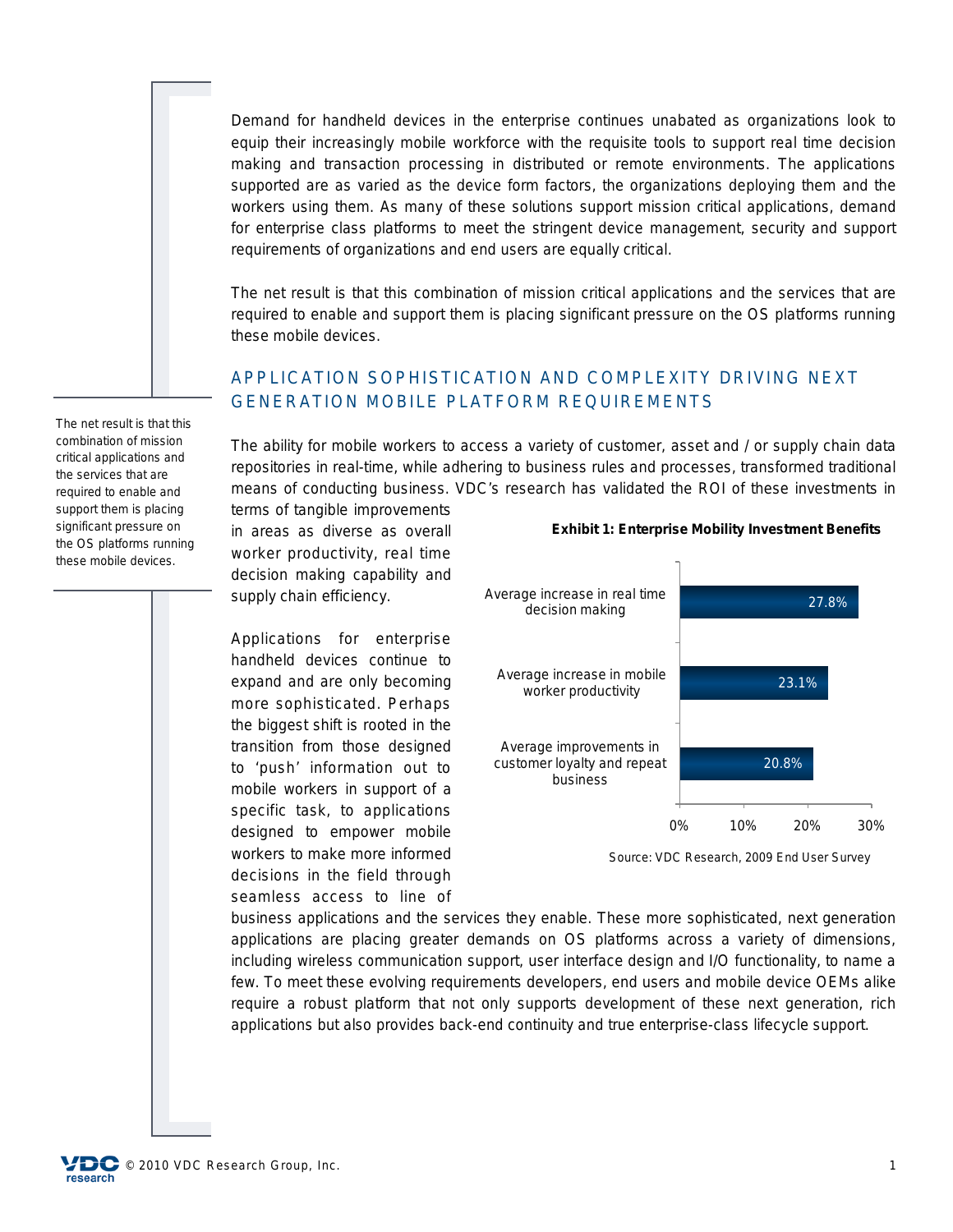#### RUGGEDIZED HANDHELD DEVICES

One class of device supporting these types of mission critical applications are ruggedized handheld devices from companies such as Motorola, Intermec, Honeywell and others. These devices are designed to sustain operations in a wide variety of inclement environments and support the functional diversity – in terms of I/O options, wireless radio support, keyboard configurations, and display sizes among others – required for many enterprise applications.

VDC Research estimates that in 2009 2.3 million ruggedized handheld devices shipped and that this market is expected to exceed 4.3 million units by 2014, representing a CAGR (Compound Annual Growth Rate) of 13.8%. The global installed base of these devices is estimated at 11.9 million units with the typical replacement or upgrade cycle of the device averaging 4.5 years

Microsoft, through its Windows Embedded CE and Windows Mobile operating systems, has a

**Exhibit 2: Ruggedized Handheld Market Size & Growth**



*Source: VDC Research, 2010*

long history supporting this class of device and is firmly established as the leading ruggedized handheld mobile OS platform. According to VDC Research, ruggedized handheld devices running Microsoft Windows Embedded CE/Windows Mobile represents 87% of total ruggedized handheld units shipped in 2009.



VDC Research estimates that in 2009 2.3 million ruggedized handheld devices shipped and that this market is expected to exceed 4.3 million units by 2014.

According to VDC Research, ruggedized handheld devices running Microsoft Windows Embedded CE/Windows Mobile represents 87% of total ruggedized handheld units shipped in 2009.

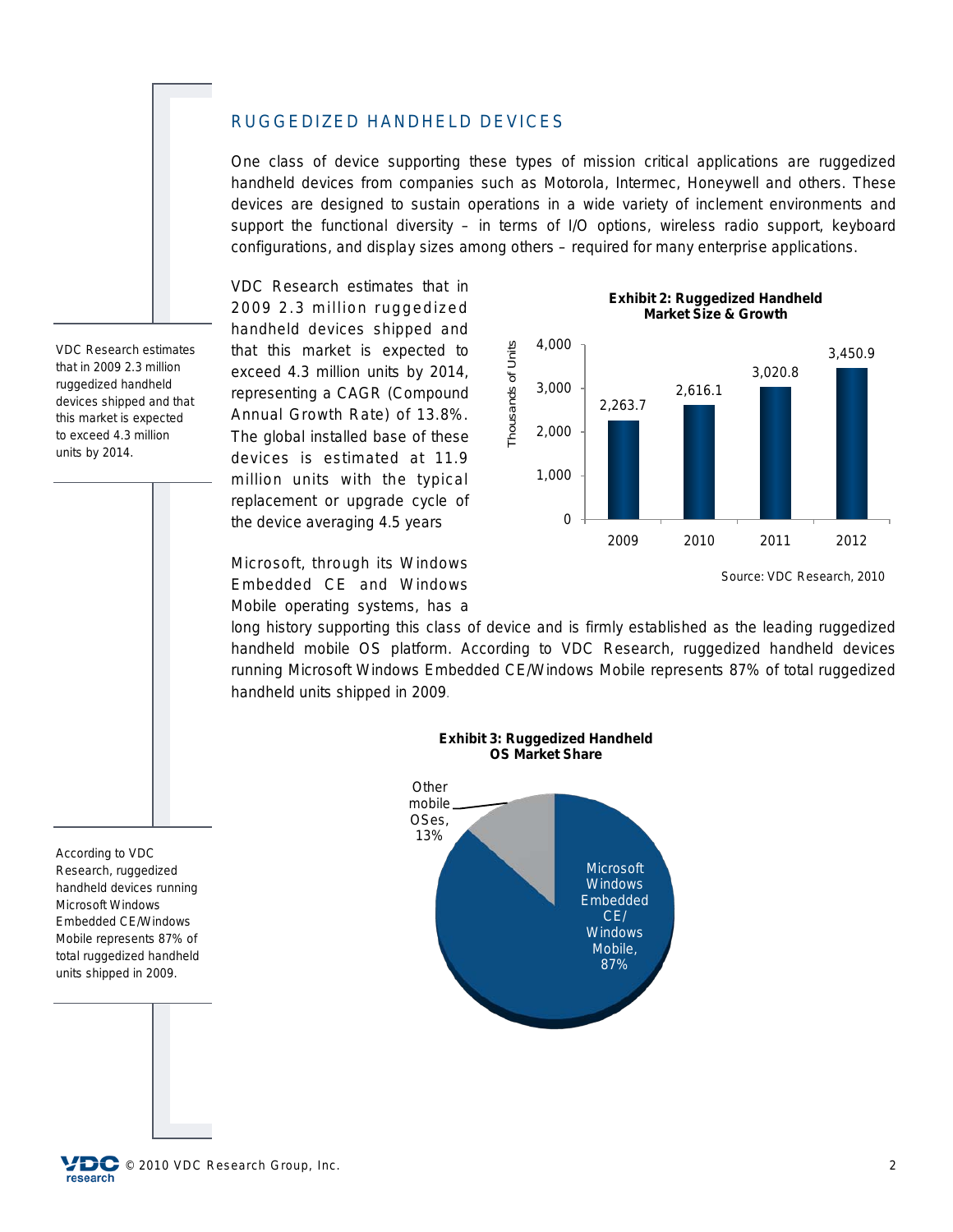## MICROSOFT'S WINDOWS EMBEDDED CE & WINDOWS MOBILE SOLUTIONS – STRONG ADHERENCE TO ENTERPRISE NEEDS

Microsoft's success in the enterprise handheld device market is tied to a number of factors, including the strong support of ruggedized device OEMs. Perhaps none of these factors is more important than Microsoft's recognition that enterprise needs are unique and differ markedly to that of the broader consumer market. More specifically, the needs of both OEMs and end users of ruggedized handheld devices differ significantly to those of consumer-class mobile device OEMs and end users. These needs are confirmed by VDC's research and include elements such as:

- 1. Enterprise lifecycle support
- 2. Application development tools and application portability
- 3. Integration with backend enterprise platforms
- 4. Device and security management
- 5. Data capture (scanning / imaging, RFID)
- 6. Running Enterprise LOB applications and data processing
- 7. Multiple data input methods (stylus, keyboard, touch)
- 8. Broad range of peripheral support for specific applications



**Exhibit 4: Enterprise Mobility Investment Requirements**

Based on the broad installed base of Microsoft-powered rugged handheld devices and strong ties to the rugged handheld device OEM community, Microsoft remains well positioned to continue to support this segment. However, the enterprise handheld device/ OS market is undergoing significant change. End user's expectations in terms of device design and user interface are increasingly being driven by experiences on consumer devices. Furthermore, the needs of enterprises to deploy advanced applications in support of their mobile workforce continue to mount.

However, the enterprise handheld device/ OS market is undergoing significant change. End user's expectations in terms of device design and user interface are increasingly being driven by experiences on consumer devices.

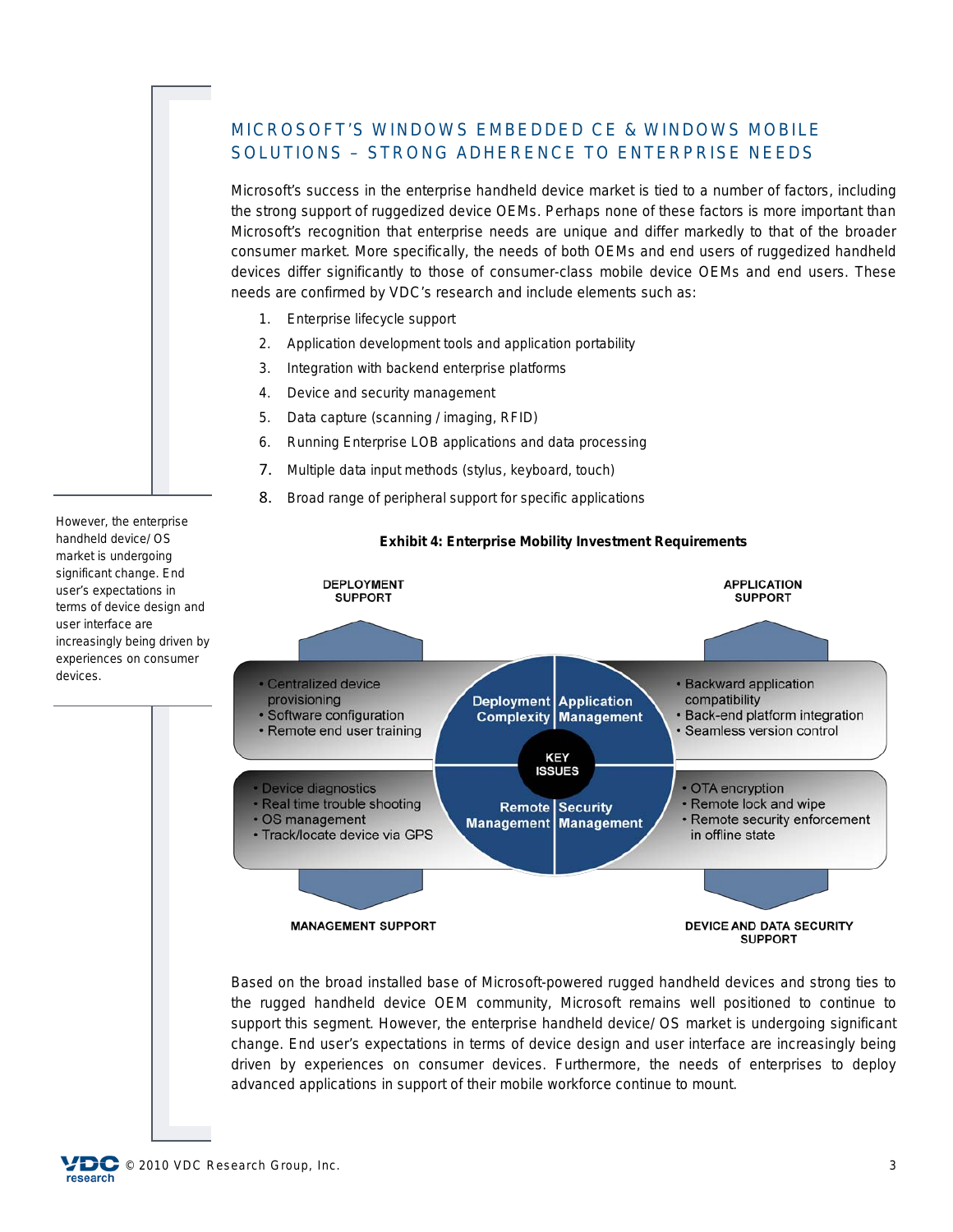Recognizing the shifting landscape and affirming its commitment, Microsoft recently transitioned its approach by announcing the Windows Embedded Business will have a dedicated focus on building software platforms and providing customer support to enterprise handheld devices. This effort included:

- Aligning future feature development on Windows Mobile software;
- Implementing a comprehensive platform roadmap for the enterprise handheld market under Windows Embedded; and
- Providing a single organization focused on the current and future needs of its OEM partners, including Motorola, Honeywell, Intermec and others.

This reorganization was a significant move, and a necessary one –the Windows Embedded Business has diverse, extensive experience in building software and services platforms for specialized devices, making the business the ideal organization to lead Microsoft's strategic investment in the enterprise handheld device market. Moreover, the componentized Windows Embedded CE platform and the next generation of this platform, Windows Embedded Compact 7 have a longstanding history in the market, and, along with the Windows Mobile platform, plays a critical role to enable mission critical business mobility in several key vertical sectors.

…an updated Windows Embedded Handheld platform based on Windows 7 technologies will be released in the second half of calendar year 2011. This expanded platform will build on Windows Mobile 6.5's proven manageability and security features by incorporating additional technologies from Windows Embedded Compact 7, including updated kernel and memory models, browser, and input methods, such as multitouch.

#### WHAT'S NEXT? WINDOWS EMBEDDED HANDHELD

During Motorola's June 17 launch event for its ES400 enterprise digital assistant (EDA), Microsoft CEO Steve Ballmer announced several strategic investments in the enterprise handheld device market, including a comprehensive roadmap of platforms and technologies delivered under the new *Windows Embedded Handheld* brand. This movement by Microsoft acknowledges the unique needs of ruggedized handheld device OEMs and ends users by providing a solid foundation for future innovation tied directly to the market. The first release will come this calendar year and will build on the Windows Mobile 6.5 platform.

Although the initial version of Windows Embedded Handheld is not expected to differ markedly from the current Windows Mobile 6.5, its relevance is tied not only to the future roadmap, but also – and perhaps more importantly – Microsoft's commitment to provide an extension of the OS support lifecycle to more closely align with the typical lifecycle of devices in the enterprise. Similarly, Microsoft will continue support and investment in a platform that utilizes the tools and developer paradigms used in building applications and experiences, including Visual Studio 2008 and Windows Forms. These moves to extend familiar security, manageability and connectivity solutions with the Windows Mobile platform coupled with enhanced lifecycle support will help instill confidence Microsoft is committed to protecting existing investments over as new software platforms are released.

Regarding the future roadmap, an updated Windows Embedded Handheld platform based on Windows 7 technologies will be released in the second half of calendar year 2011. This expanded platform will build on Windows Mobile 6.5's proven manageability and security features by incorporating additional technologies from Windows Embedded Compact 7, including updated kernel and memory models, browser, and input methods, such as multitouch. Additionally, the platform will feature the Silverlight for Windows Embedded user interface framework to help OEMs, developers and designers implement immersive user interfaces on enterprise handheld devices. Microsoft will also include a migration path for existing applications to a new application platform based on Microsoft Silverlight and Microsoft XNA with Visual Studio 2010.